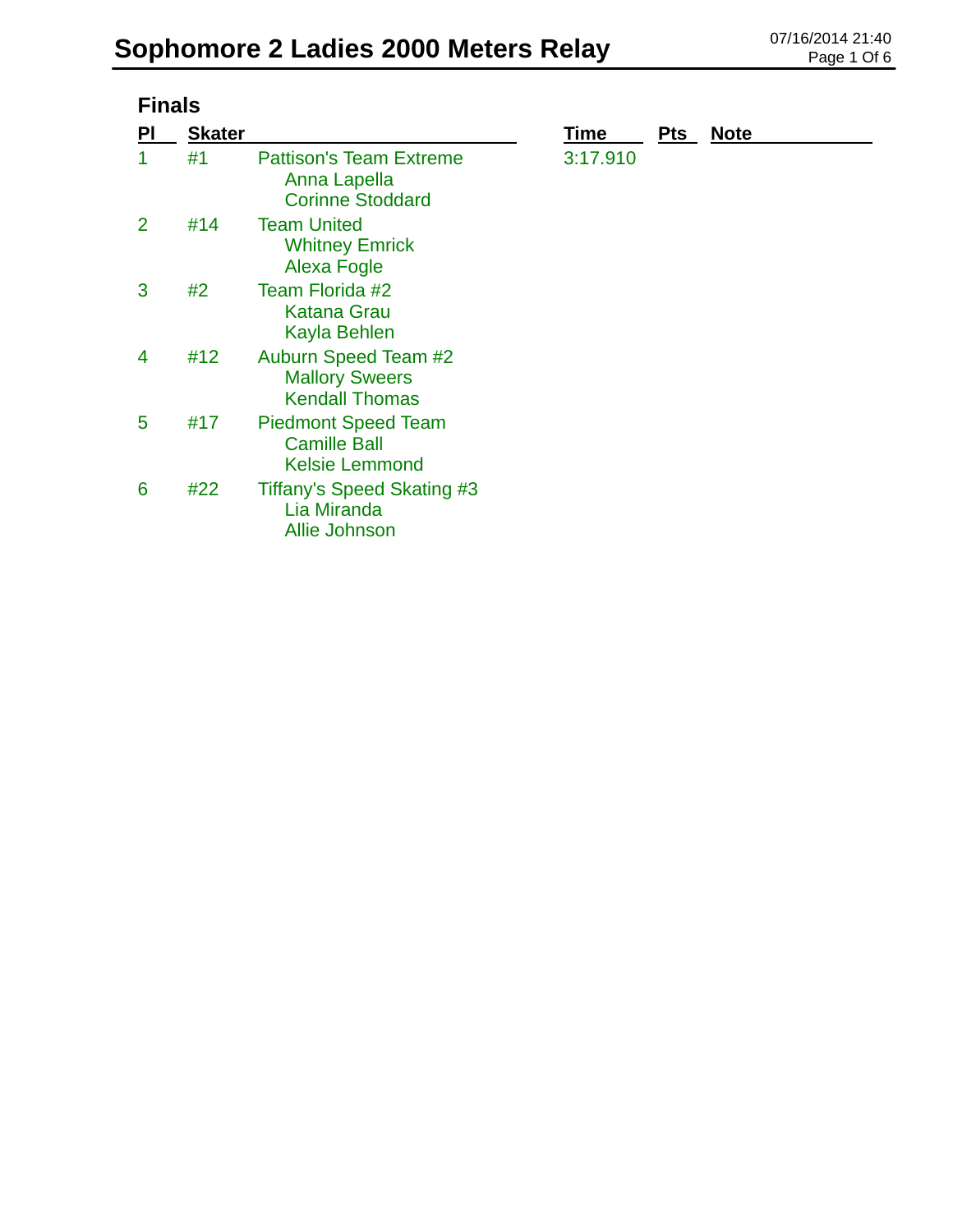|    | Heat #1       |                                                                           |          |     |                |  |
|----|---------------|---------------------------------------------------------------------------|----------|-----|----------------|--|
| PI | <b>Skater</b> |                                                                           | Time     | Pts | <b>Note</b>    |  |
| 1  | #1            | <b>Pattison's Team Extreme</b><br>Anna Lapella<br><b>Corinne Stoddard</b> | 3:29.345 |     | A <sub>1</sub> |  |
| 2  | #2            | Team Florida #2<br><b>Katana Grau</b><br>Kayla Behlen                     |          |     | C <sub>2</sub> |  |
| 3  | #4            | Auburn Speed Team #4<br><b>Sadie Kerslake</b><br><b>Alicia Pluff</b>      |          |     | A <sup>4</sup> |  |
| 4  | #5            | <b>DFW Speed</b><br>Lyzeth Avila<br><b>Sarah Harris</b>                   |          |     | D <sub>1</sub> |  |
| 5  | #6            | <b>Great Skate Wolverines #2</b><br>Natasha Nierman<br><b>Kara Brown</b>  |          |     | F <sub>2</sub> |  |
| 6  | #3            | Ohana Racing #3<br><b>Amber Oraschin</b><br><b>Shyla Ristine</b>          |          |     | <b>B3</b>      |  |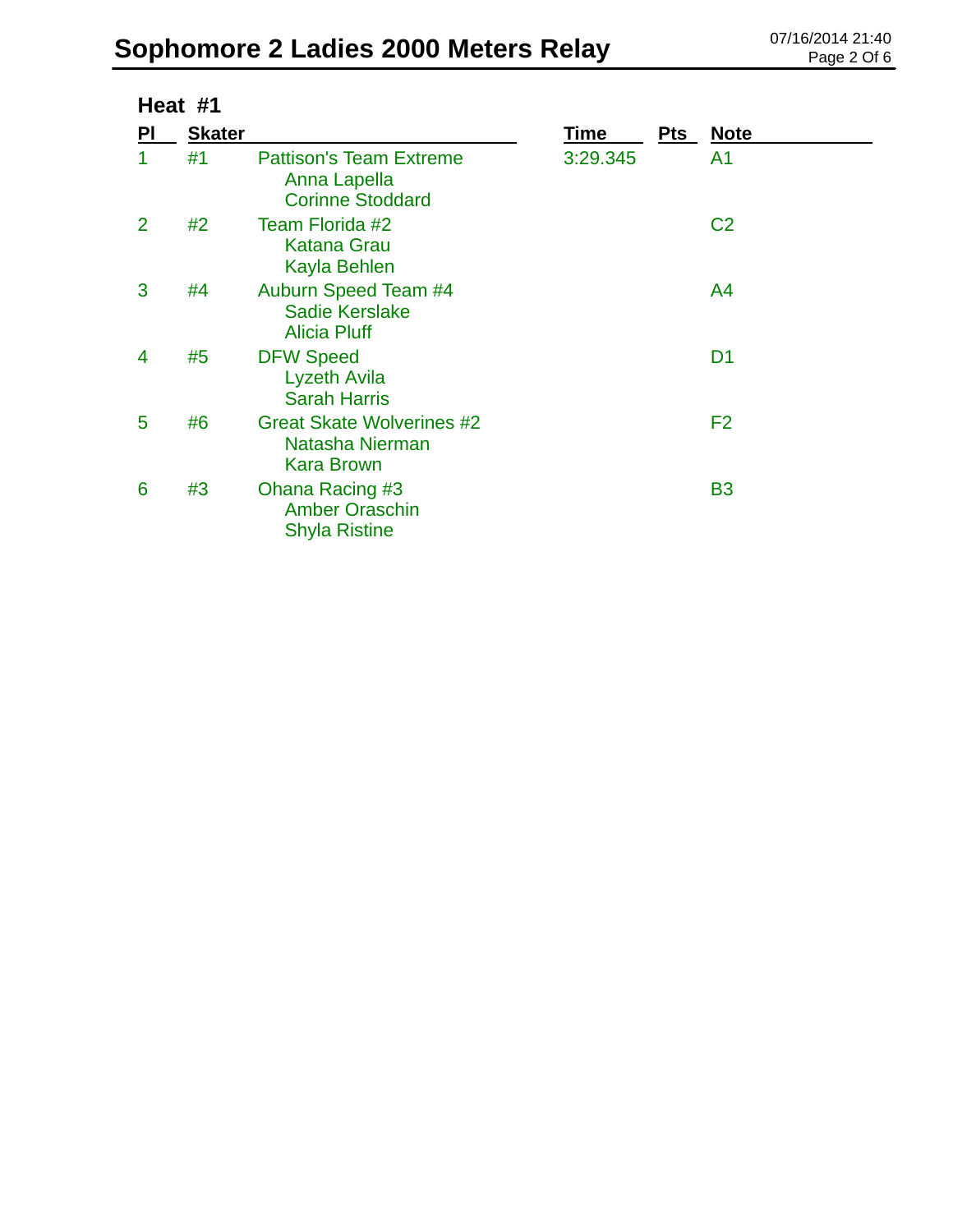|                | Heat #2       |                                                                               |          |            |                |  |  |
|----------------|---------------|-------------------------------------------------------------------------------|----------|------------|----------------|--|--|
| PI             | <b>Skater</b> |                                                                               | Time     | <b>Pts</b> | <u>Note</u>    |  |  |
|                | #14           | <b>Team United</b><br><b>Whitney Emrick</b><br>Alexa Fogle                    | 3:28.432 |            | E1             |  |  |
| $\overline{2}$ | #12           | <b>Auburn Speed Team #2</b><br><b>Mallory Sweers</b><br><b>Kendall Thomas</b> |          |            | A2             |  |  |
| 3              | #13           | Team Florida #3<br><b>Melanie Quinones</b><br><b>Carlee Hemmerlein</b>        |          |            | C <sub>3</sub> |  |  |
| 4              | #17           | <b>Piedmont Speed Team</b><br><b>Camille Ball</b><br><b>Kelsie Lemmond</b>    |          |            | H1             |  |  |
| 5              | #11           | <b>Fast Forward Racing</b><br><b>Erica Orndorff</b><br><b>Jazzmyn Foster</b>  |          |            | <b>B1</b>      |  |  |
| 6              | #15           | <b>Texas Speed Club #2</b><br><b>Nina Tinsley</b><br><b>Macy Wulffen</b>      |          |            | D <sub>2</sub> |  |  |
|                |               | Chicagoland Racing #3<br>Kimani Grayson<br><b>Cheyenne Everhart</b>           |          |            | ⊵⊇             |  |  |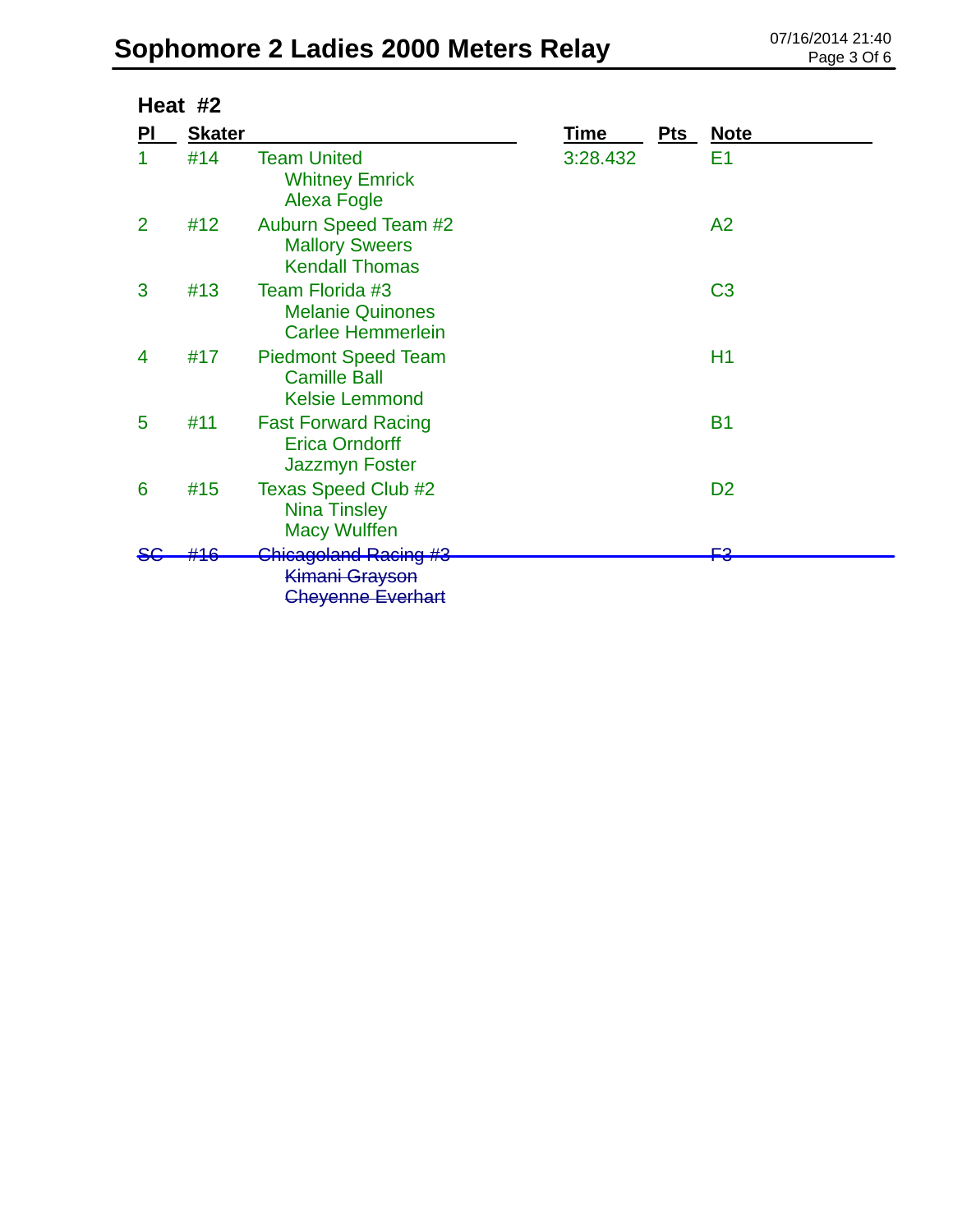|               | Heat #3       |                                                                                 |          |     |                |  |  |
|---------------|---------------|---------------------------------------------------------------------------------|----------|-----|----------------|--|--|
| PI            | <b>Skater</b> |                                                                                 | Time     | Pts | <b>Note</b>    |  |  |
|               | #22           | Tiffany's Speed Skating #3<br>Lia Miranda<br>Allie Johnson                      | 3:36.156 |     | A <sub>3</sub> |  |  |
| $\mathcal{P}$ | #24           | <b>Team Roller Dome</b><br>Mikayla Shawver<br><b>Tori Jones</b>                 |          |     | F <sub>1</sub> |  |  |
| 3             | #20           | <b>South Florida Blades</b><br>Alysha Abercrombie<br>Jenna Rajkowski            |          |     | C <sub>1</sub> |  |  |
| 4             | #21           | <b>Fast Forward Racing #2</b><br><b>Sarah Hull</b><br><b>Topangia Coffey</b>    |          |     | <b>B2</b>      |  |  |
| 5             | #26           | Frenchtown Speed Team #4<br><b>Ariel Pawlo</b><br><b>Stephanie Morello</b>      |          |     | <b>B4</b>      |  |  |
|               | ∔Ω⊳           | <del>Team Wisconsin #4</del><br><b>Annissa Beattie</b><br><b>Kaylee Roepcke</b> |          |     | ⊏⊿             |  |  |
|               |               | <del>Team FAST #4</del><br><b>Bailey Huttel</b><br>Sonja Perez                  |          |     |                |  |  |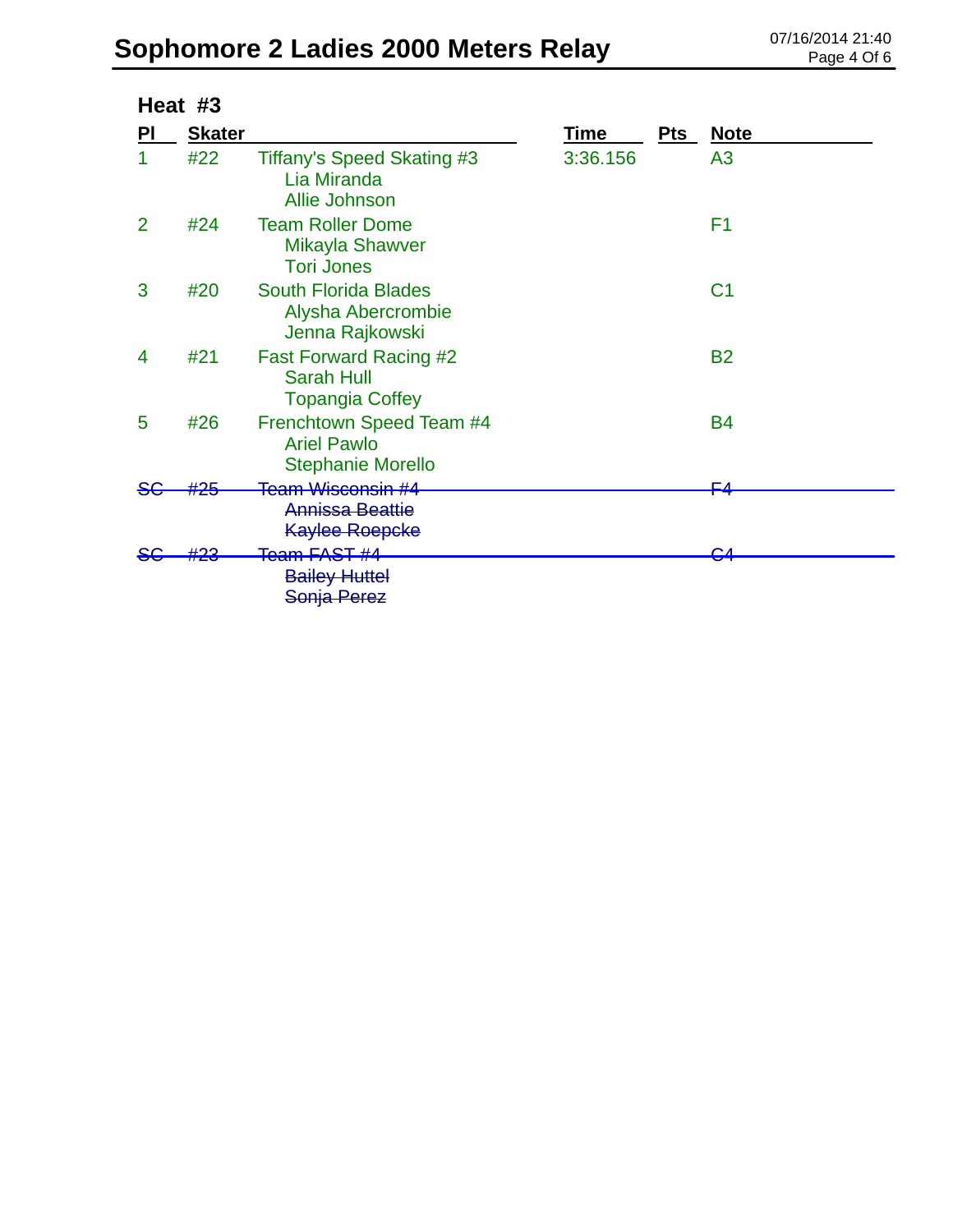| Semifinals #1 |               |                                                                           |             |            |             |
|---------------|---------------|---------------------------------------------------------------------------|-------------|------------|-------------|
| <b>PI</b>     | <b>Skater</b> |                                                                           | <b>Time</b> | <b>Pts</b> | <b>Note</b> |
|               | #1            | <b>Pattison's Team Extreme</b><br>Anna Lapella<br><b>Corinne Stoddard</b> | 3:22.278    |            |             |
| 2             | #12           | Auburn Speed Team #2<br><b>Mallory Sweers</b><br><b>Kendall Thomas</b>    |             |            |             |
| 3             | #2            | Team Florida #2<br><b>Katana Grau</b><br>Kayla Behlen                     |             |            |             |
| 4             | #13           | Team Florida #3<br><b>Melanie Quinones</b><br><b>Carlee Hemmerlein</b>    |             |            |             |
| 5             | #4            | Auburn Speed Team #4<br><b>Sadie Kerslake</b><br><b>Alicia Pluff</b>      |             |            |             |
| 6             | #5            | <b>DFW Speed</b><br>Lyzeth Avila<br><b>Sarah Harris</b>                   |             |            |             |